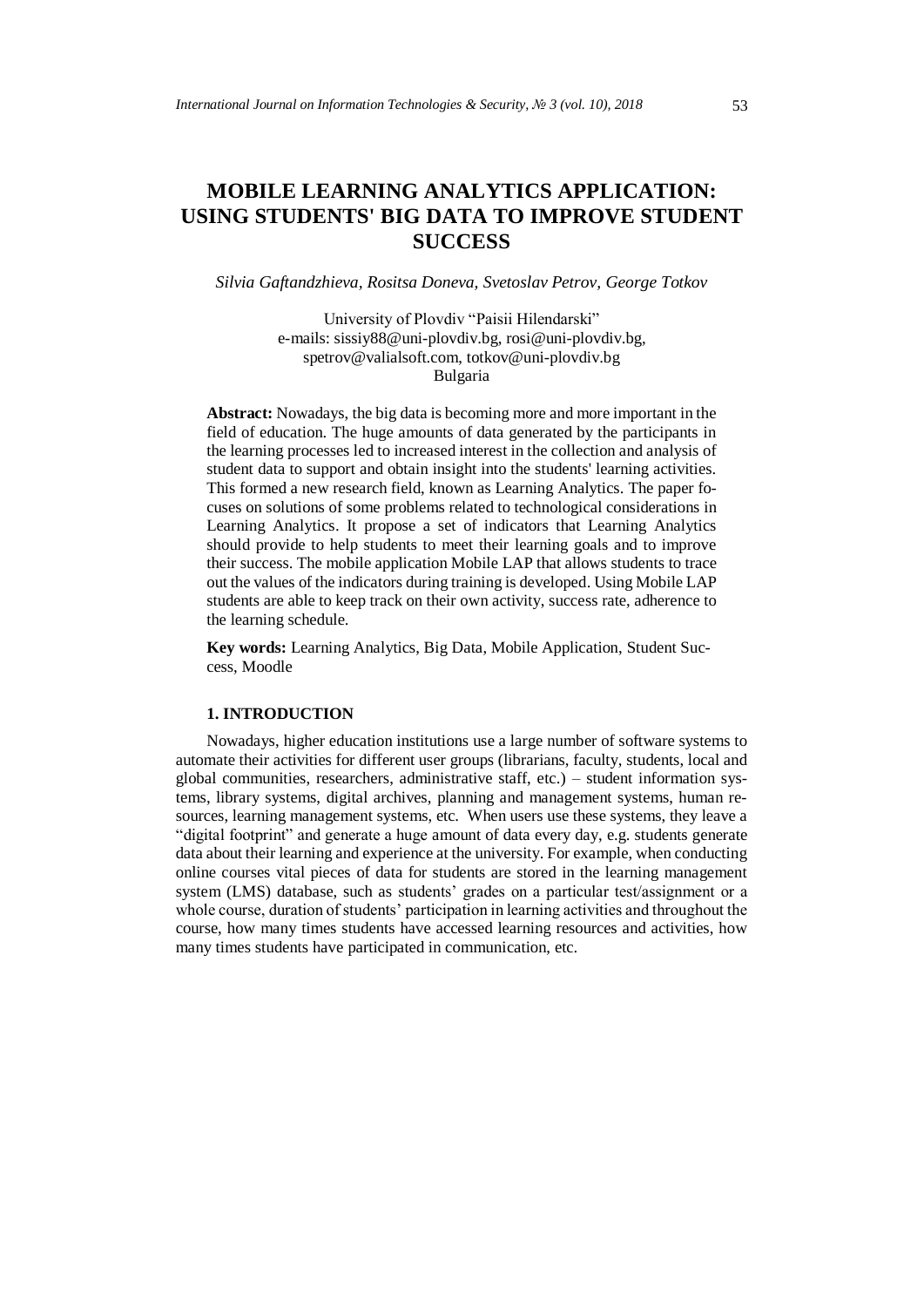In recent years, big data is becoming more and more important in the field of education. Many researchers have begun to explore how the new data sources on students and their learning, together with predictive analytics techniques, can be used to support and obtain insight into the students' learning activities [2] and to improve many aspects of the educational experience [1]. Learning Analytics represents the application of "big data" (extremely large data sets that may be analysed computationally to reveal patterns, trends, and associations, especially relating to human behaviour and interactions [3]) in education. In literature can be found a number of definitions for Learning Analytics. According to some authors Learning Analytics refers to the process of collecting, evaluating, analysing, and reporting organizational data for decision making [4] and for purpose of improving learning processes [5]. Other authors define Learning Analytics as "the measurement, collection, analysis and reporting of data about learners and their contexts, for the purposes of understanding and optimising learning and the environments in which it occurs" [6]. Siemens [2] defines Learning Analytics as "the use of intelligent data, learner produced data, and analysis models to discover information and social connections for predicting and advising people's learning".

Learning Analytics is a promising emerging field, but higher education institutions need to become further familiar with methods (visual data analysis, social network analysis, semantic analysis, and educational data mining), benefits and challenges (tracking, collection, evaluation and analysis of data, the need for learning environment optimization, issues concerning ethics and privacy, etc.) related to its application [7]. Learning Analytics provides benefits for all levels of stakeholders: mega-level (governance), macro-level (institution), meso-level (teacher), and micro-level (student) [8]. By using Learning Analytics stakeholders can improve the quality of learning and digital learning resources, improve course outcomes, improve student retention, support informed decision making, track and predict students' performance, identify potential issues and students at risk, understand students' learning behaviours and develop more engaging and effective teaching and learning techniques. The development of tools for Learning Analytics requires the solution of some problems related to the following main technological considerations [9]:

- Data collection how the organization obtains original data for storage, processing and reporting in the analytics tool;
- Data storage the environment used to maintain an organization's learning analytics data;
- Data processing the actions taken on stored data to transform them into business intelligence for analysis;
- Data reporting the formal presentation of the results of a processed request.

An increasing number of case studies relevant to the implementation of Learning Analytics in higher education institutions have been published [10, 11]. Many higher education institutions worldwide have already used Learning Analytics to improve the quality of learning, student success and retention, to delivery automatic and immediate feedback, and to provide a personalised experience for students [4]. Many of these institutions have used or designed their own Learning Analytics tools that provide a "dashboard" to all stakeholders (students, faculty, administrative staff, etc.) [12, 13]. Data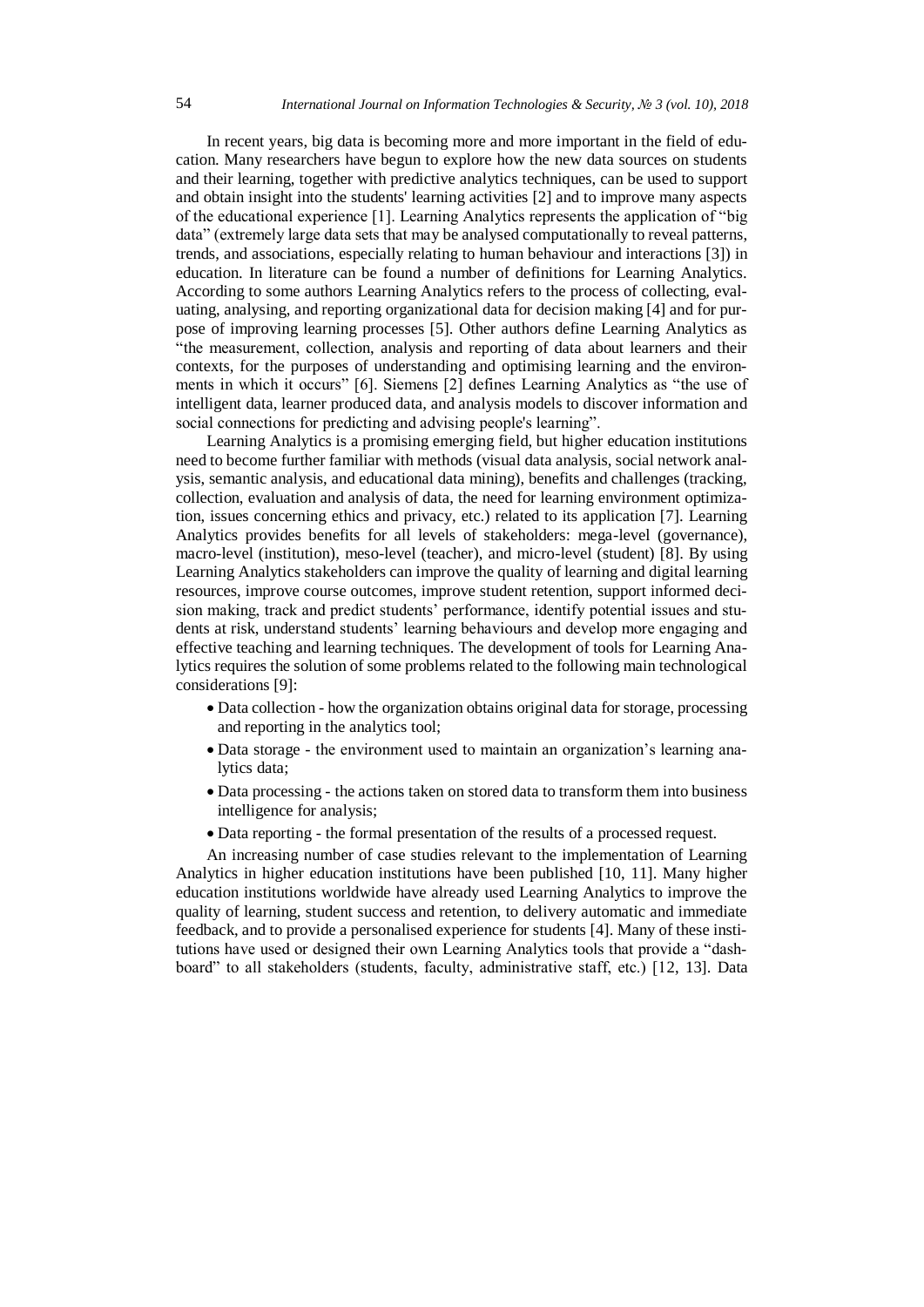comes from LMS, Student Information System and other systems. The level of development of modern technologies allows students to experience the benefits of Learning Analytics through the use of mobile and online applications that track data about their performance in the learning process and raise awareness on the learning process [14]. These applications allow students to get notifications, to foster their self-regulated learning and to track and monitor their learning time using mobile devices anywhere.

The paper presents solutions related to some of the main technological considerations in Learning Analytics listed above. On one hand, most of the students' data used for Learning Analytics comes from the LMSs. On the other hand, Learning Analytics should provide measurable indicators of students' behaviour. That is why an analysis of the big data generated in the learning process in one of the most used LMS Moodle is done. On the basis of this analysis, a set of Learning Analytics Indicators (LAI) that can help students to meet their learning goals and to improve their success are defined. A mobile application Mobile LAP is developed that allows students to trace out the values of LAI during training. Using the Mobile LAP students are able to keep track their own activity and success rate and to compare them with the average level of activity and success rate of the other students as well as to track whether they adhere to the learning schedule.

## **2. COLLECTING STUDENTS' BIG DATA IN MOODLE AND LEARNING ANALYTICS INDICATORS**

The advancement of technology has provided the opportunity to track and store students' learning activities as big data sets within different systems [7]. These data can be automatically analysed, and combined with data about students' backgrounds, past academic performance or their career aspirations [1].

Much of the data that can help students to improve their success during training comes from the LMSs. Because of this, an analysis of data stored in the database of one of the most widely used LMS has been made. The database of Moodle has around 200 tables. When many students use the system they genera a huge amount of data that can be defined as big data. Data about courses, learning resources and activities, users and all activities that users perform within the system are stored in 75 tables [15]. The analysis of data stored in these 75 tables allow us to define which of the stored data can be useful for students to achieve better results. Part of these data are generated by students during their training (number of views of learning resources and activities, submissions, test results, etc.) and the rest - by teachers when they assess student activities (assignments, test, etc.).

There are a number of plugins for Moodle (Standard and Additional) that provide Learning Analytics. Most of these plugins provide information to faculty staff about students and their learning. Students have access to plugins that allow them to generate reports showing data about their completion of activities (Course completion status), progress in activities/resources of a course (Progress bar), results from graded or rated activities in a course (Activity results block), grades across activities (Gradebook), estimated dedication time to a course (Course Dedication), current level and progress towards next level (Level Up!) [16].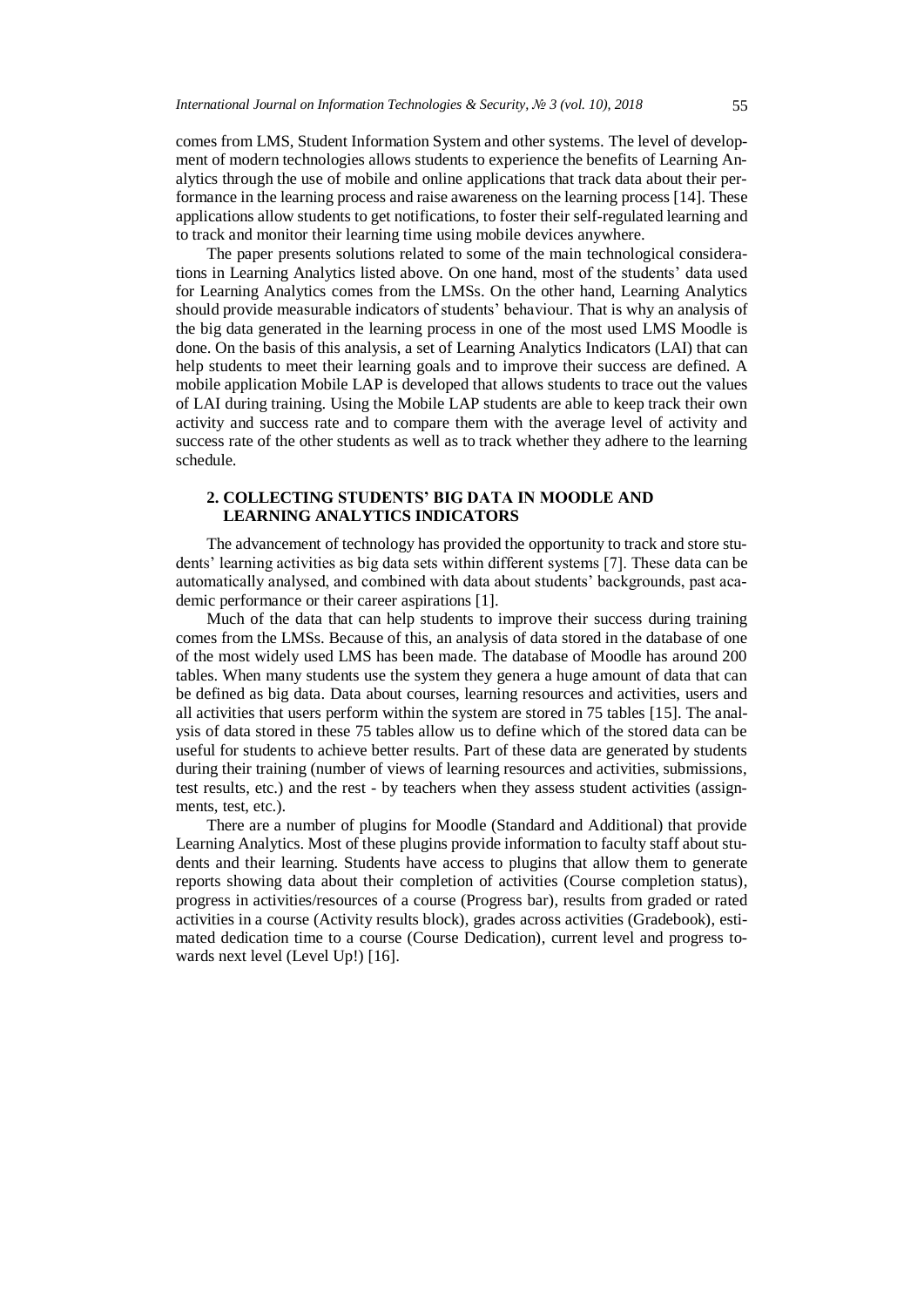These plugins allow students to track their activity within the system, but do not allow them to compare their activity with the activity of the other students in the course. To improve their success students need information that helps them to track:

- what their active participation is compared to those of other students in the course;
- what their success rate is compared to those of other students in the course;
- whether they adhere to the learning schedule.

In order to allow students to track their activity and success rate during training and to compare them with the average level of activity and success rate of the other students as well as to track whether they adhere to the learning schedule additional reports have to be developed. For this purpose on the basis of the analysis of students' data stored in the Moodle database a hierarchical system of measurable indicators that can help students to meet their learning goals and to improve their success is defined. LAI are grouped in 4 levels. Level 1 contains three indicators – 1. Student Active Participation (Activity), 2. Student Success Rate and 3. Control of Scheduling. Each of these LAI contains one or more indicators of Level 2, every one of which groups LAI of Level 3. Each indicator of Level 3 groups indicators of Level 4, data for which are obtained through extraction and systematization of big data generated by students or/and teachers during training for each specific resource and activity (in the terms of Moodle) in the course or for the whole course.

The first indicator of Level 1 *1. Student Active Participation* (see Table 1) groups 3 LAI of Level 2 that allow students to track their active participation in the two types of Moodle activities (Learning activities for assessment and Learning activities for communication and collaborative work) and in the whole course and to compare their results with the average results of the other students in the course.

| <b>Indicators of Level 2</b>                                                      |                                                           |                                                |  |  |  |
|-----------------------------------------------------------------------------------|-----------------------------------------------------------|------------------------------------------------|--|--|--|
|                                                                                   |                                                           | <b>Indicators of Level 3</b>                   |  |  |  |
|                                                                                   |                                                           | Indicators of Level 4                          |  |  |  |
|                                                                                   | Learning activities for assessment                        |                                                |  |  |  |
|                                                                                   | <b>SCORM Packages</b>                                     |                                                |  |  |  |
|                                                                                   | Number of views of the SCORM package by the student       |                                                |  |  |  |
| Average number of views of the SCORM package by students in the course            |                                                           |                                                |  |  |  |
| Number of attempts to perform the activity made by the student                    |                                                           |                                                |  |  |  |
| Average number of attempts to perform the activity made by students in the course |                                                           |                                                |  |  |  |
|                                                                                   | Duration of student participation in the activity         |                                                |  |  |  |
| Average duration of students participation in the activity                        |                                                           |                                                |  |  |  |
|                                                                                   | <b>Database</b>                                           |                                                |  |  |  |
|                                                                                   |                                                           | Number of views of the Database by the student |  |  |  |
| Average number of views of the Database by the students in the course             |                                                           |                                                |  |  |  |
| Number of records added by the student during the current week                    |                                                           |                                                |  |  |  |
| Number of records added by the student during the previous week                   |                                                           |                                                |  |  |  |
|                                                                                   | Number of records added by the student                    |                                                |  |  |  |
|                                                                                   | Average number of records added by students in the course |                                                |  |  |  |

*Table 1. Student Active Participation*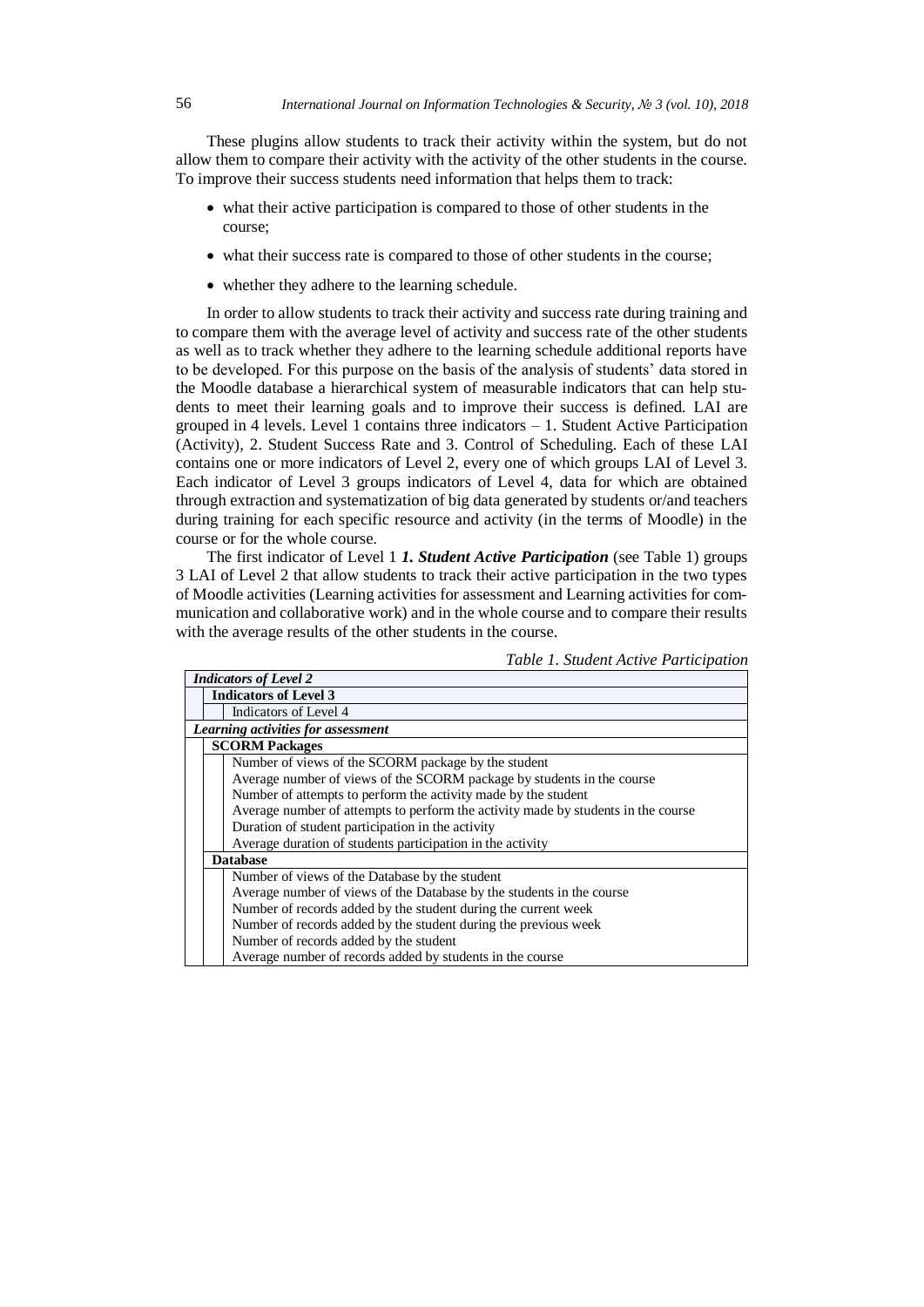| <b>Indicators of Level 2</b>                   |                                                                                     |  |  |
|------------------------------------------------|-------------------------------------------------------------------------------------|--|--|
|                                                | <b>Indicators of Level 3</b>                                                        |  |  |
|                                                | Indicators of Level 4                                                               |  |  |
| Workshop                                       |                                                                                     |  |  |
| Number of views of the Workshop by the student |                                                                                     |  |  |
|                                                | Average number of views of the Workshop by students in the course                   |  |  |
|                                                | Number of works submitted by the student                                            |  |  |
|                                                | Average number of works submitted by students in the course                         |  |  |
|                                                | Number of works graded by the student                                               |  |  |
|                                                | Average number of works graded by students in the course                            |  |  |
|                                                | Number of attempts of the student to submit a work                                  |  |  |
|                                                | Average number of attempts of students in the course to submit a work               |  |  |
|                                                | <b>Glossary</b>                                                                     |  |  |
|                                                | Number of views of definitions in the dictionary by the student                     |  |  |
|                                                | Average number of views of definitions in dictionary by students in the course      |  |  |
|                                                | Number of definitions added to the dictionary by the student                        |  |  |
|                                                | Average number of definitions added to the dictionary by students in the course     |  |  |
|                                                | Number of definitions added by the student that are approved by the teacher         |  |  |
|                                                | Average number of definitions added by students in the course that are approved the |  |  |
|                                                | teacher                                                                             |  |  |
|                                                | Lesson                                                                              |  |  |
|                                                | Number of views of the Lesson by the student                                        |  |  |
|                                                | Average number of views of the Lesson by students in the course                     |  |  |
|                                                | Number of attempts of the student to perform the activity                           |  |  |
|                                                | Average number of attempts of students in the course to perform the activity        |  |  |
|                                                | Number of pages of the lesson visited by the student                                |  |  |
|                                                | Average number of pages of the lesson visited by students in the course             |  |  |
|                                                | Duration of participation of the student in the activity                            |  |  |
|                                                | Average duration of participation of students in the course in the activity         |  |  |
|                                                | Ouiz                                                                                |  |  |
|                                                | Number of attempts that students have to solve the Quiz                             |  |  |
|                                                | Number of attempts made by the student to solve the Quiz                            |  |  |
|                                                | Average number of attempts made by students in the course to solve the Quiz         |  |  |
|                                                | Time for which the student has solved the Quiz                                      |  |  |
|                                                | Average time for which students in the course have solved the Quiz                  |  |  |
|                                                | <b>External Tool</b>                                                                |  |  |
|                                                | Number of views of the External tool by the student                                 |  |  |
|                                                | Average number of views of the External tool by students in the course              |  |  |
|                                                | Number of activities carried out within the External tool                           |  |  |
| <b>Assignments</b>                             |                                                                                     |  |  |
|                                                | Number of views of the Assignment by the student                                    |  |  |
|                                                | Average number of views of the Assignment by students in the course                 |  |  |
|                                                | Number of submissions added by the student                                          |  |  |
|                                                | Average number of submissions added by students in the course                       |  |  |
|                                                | Number of attempts of the student to respond (submit assignment)                    |  |  |
|                                                | Average number of attempts of students in the course to respond                     |  |  |
|                                                | Learning activities for communication and collaborative work                        |  |  |
|                                                | Forum                                                                               |  |  |
|                                                | Number of views of discussions by the student during the current week               |  |  |
|                                                | Number of views of discussions by students in the course during the previous week   |  |  |
|                                                | Total number of views of discussions by the student                                 |  |  |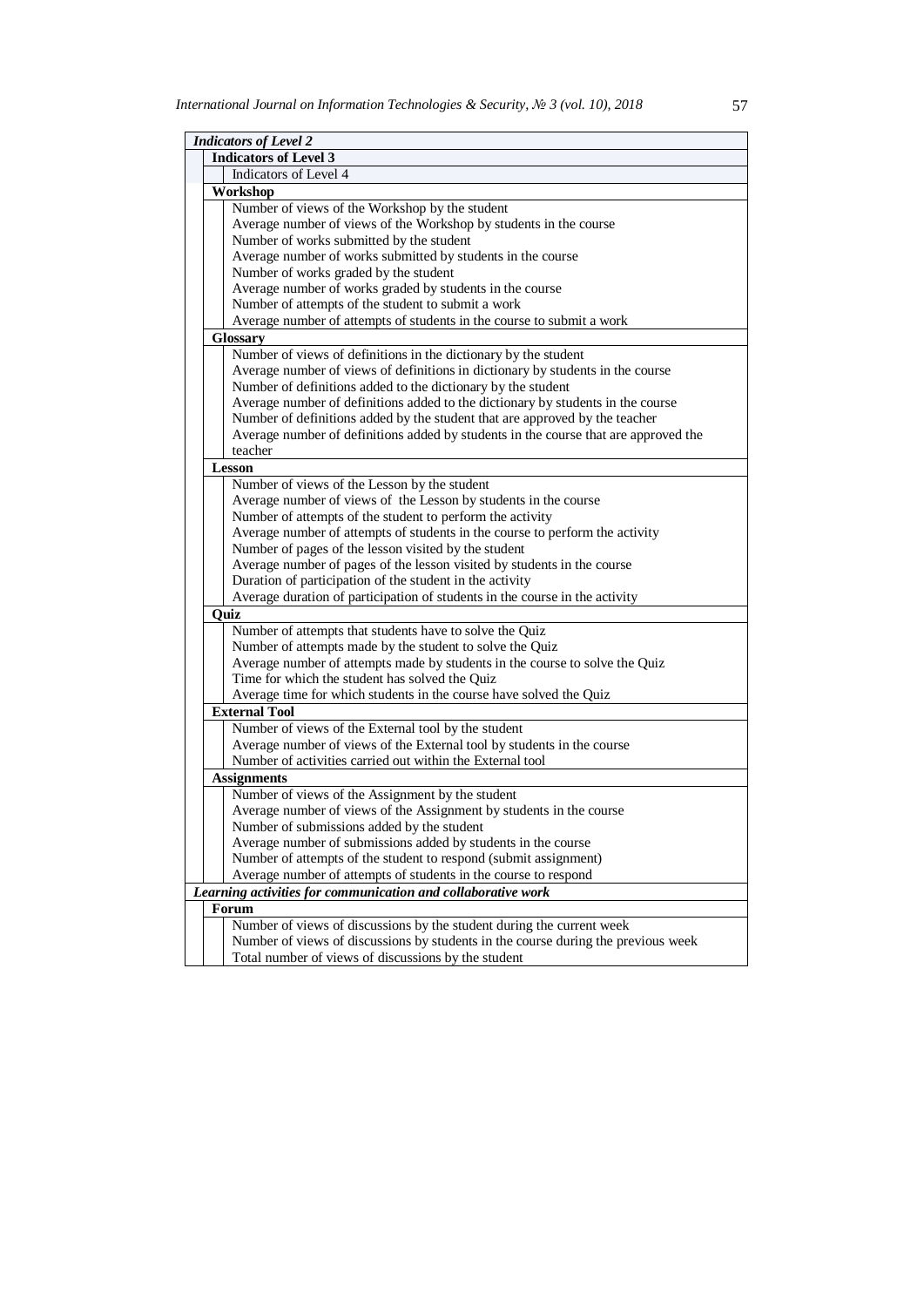|                                                                    | <b>Indicators of Level 2</b>                                           |                                                                                                 |  |  |  |
|--------------------------------------------------------------------|------------------------------------------------------------------------|-------------------------------------------------------------------------------------------------|--|--|--|
|                                                                    | <b>Indicators of Level 3</b>                                           |                                                                                                 |  |  |  |
|                                                                    | Indicators of Level 4                                                  |                                                                                                 |  |  |  |
|                                                                    | Average number of views of discussions by students in the course       |                                                                                                 |  |  |  |
| Number of discussions added by the student during the current week |                                                                        |                                                                                                 |  |  |  |
|                                                                    |                                                                        | Number of discussions added by the student during the previous week                             |  |  |  |
|                                                                    |                                                                        | Total number of discussions added by the student                                                |  |  |  |
|                                                                    |                                                                        | Average number of discussions added by students in the course                                   |  |  |  |
|                                                                    |                                                                        | Number of comments read by the student during the current week                                  |  |  |  |
|                                                                    |                                                                        | Number of comments read by the student during the previous week                                 |  |  |  |
|                                                                    |                                                                        | Total number of comments read by the student                                                    |  |  |  |
|                                                                    |                                                                        | Average number of comments read by students in the course                                       |  |  |  |
|                                                                    |                                                                        | Number of comments added by the student during the current week                                 |  |  |  |
|                                                                    |                                                                        | Number of comments added by the student during the previous week                                |  |  |  |
|                                                                    |                                                                        | Total number of comments added by the student                                                   |  |  |  |
|                                                                    |                                                                        | Average number of comments added by students in the course                                      |  |  |  |
|                                                                    |                                                                        | <b>Chats</b>                                                                                    |  |  |  |
|                                                                    |                                                                        | Number of messages sent by the student during the current week                                  |  |  |  |
|                                                                    |                                                                        | Number of messages sent by the student during the previous week                                 |  |  |  |
|                                                                    |                                                                        | Number of messages sent by the student                                                          |  |  |  |
|                                                                    |                                                                        | Average number of messages sent by students in the course                                       |  |  |  |
|                                                                    |                                                                        | Number of sessions views by the student                                                         |  |  |  |
|                                                                    |                                                                        | Average number of sessions views by students in the course                                      |  |  |  |
|                                                                    |                                                                        | Wiki                                                                                            |  |  |  |
|                                                                    |                                                                        | Number of views of the Wiki by the student during the current week                              |  |  |  |
|                                                                    |                                                                        | Number of views of the Wiki by the student during the previous week                             |  |  |  |
|                                                                    |                                                                        | Number of views of the Wiki by the student                                                      |  |  |  |
|                                                                    |                                                                        | Average number of views of the Wiki by students in the course                                   |  |  |  |
|                                                                    |                                                                        | Number of wiki pages added by the student during the current week                               |  |  |  |
|                                                                    |                                                                        | Number of wiki pages added by the student during the previous week                              |  |  |  |
|                                                                    |                                                                        | Number of wiki pages added by the student                                                       |  |  |  |
|                                                                    |                                                                        | Average number of wiki pages added by students in the course                                    |  |  |  |
|                                                                    |                                                                        | Number of views of wiki pages by the student during the current week                            |  |  |  |
|                                                                    |                                                                        | Number of views of wiki pages by students during the previous week                              |  |  |  |
|                                                                    |                                                                        | Number of views of wiki pages by the student                                                    |  |  |  |
|                                                                    |                                                                        | Average number of wiki pages by students in the course                                          |  |  |  |
|                                                                    | Course                                                                 |                                                                                                 |  |  |  |
|                                                                    |                                                                        | <b>Course Activity by Time Period</b>                                                           |  |  |  |
|                                                                    |                                                                        | Number of course views by the student during the current week                                   |  |  |  |
|                                                                    |                                                                        | Number of course views by the student during the previous week                                  |  |  |  |
|                                                                    |                                                                        | Duration of participation of the student in the course during the current week                  |  |  |  |
|                                                                    |                                                                        | Duration of participation of the student in the course during the previous week                 |  |  |  |
|                                                                    |                                                                        | <b>Course Activity by Weeks</b>                                                                 |  |  |  |
| Number of course views by the student (for each week)              |                                                                        |                                                                                                 |  |  |  |
|                                                                    | Duration of participation of the student in the course (for each week) |                                                                                                 |  |  |  |
|                                                                    |                                                                        | <b>Learning Activities and Resources</b>                                                        |  |  |  |
|                                                                    |                                                                        | Number of views of learning activities and resources by the student during the current          |  |  |  |
|                                                                    |                                                                        | week<br>Number of views of learning activities and resources by the student during the previous |  |  |  |
|                                                                    |                                                                        | week                                                                                            |  |  |  |
|                                                                    |                                                                        | Number of views of learning activities and resources by the student                             |  |  |  |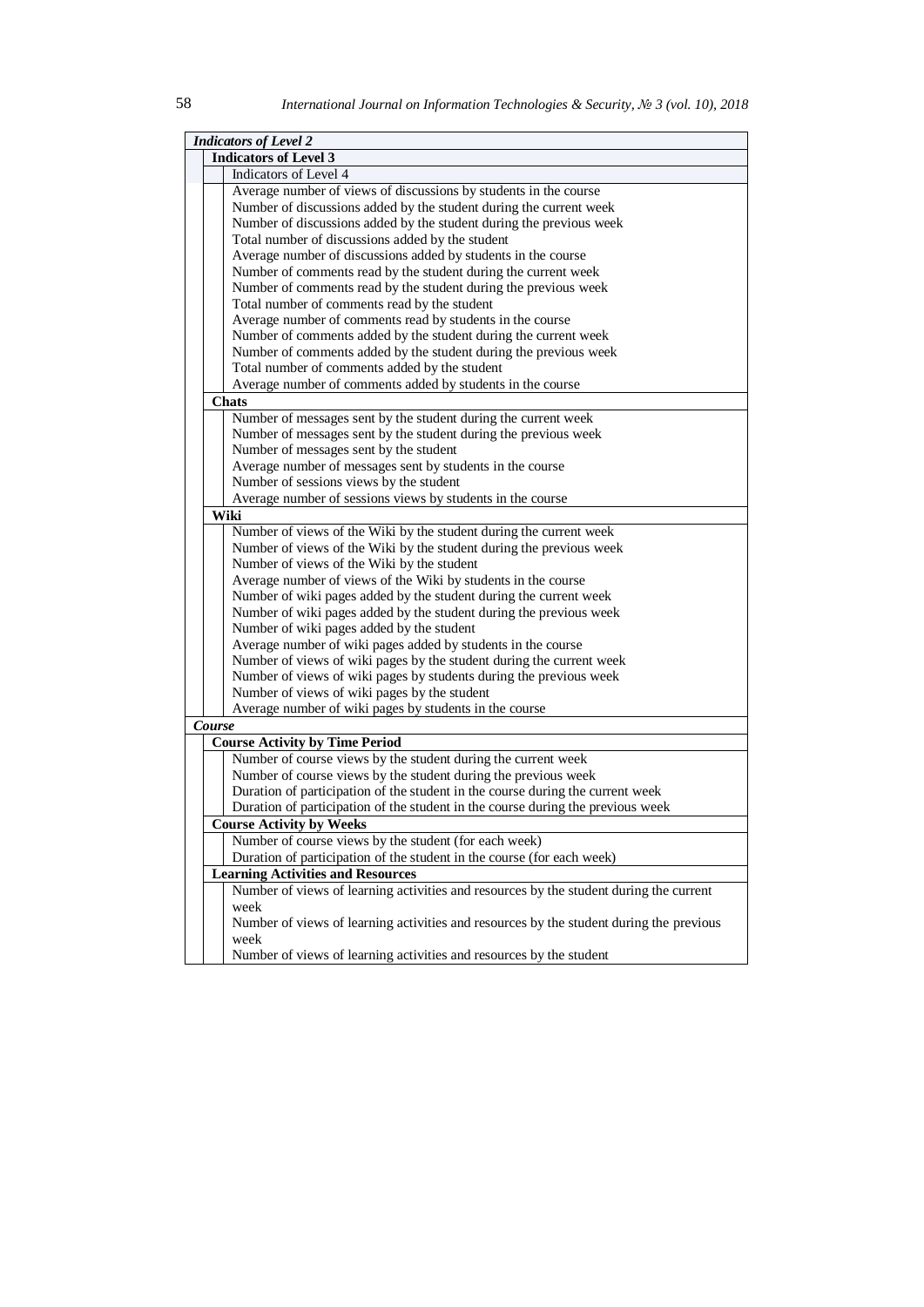| <b>Indicators of Level 2</b>                                                           |                              |                                                                                   |  |
|----------------------------------------------------------------------------------------|------------------------------|-----------------------------------------------------------------------------------|--|
|                                                                                        | <b>Indicators of Level 3</b> |                                                                                   |  |
|                                                                                        |                              | Indicators of Level 4                                                             |  |
| Average number of views of learning activities and resources by students in the course |                              |                                                                                   |  |
|                                                                                        |                              | Number of student participations in learning activities during the current week   |  |
|                                                                                        |                              | Number of student participations in learning activities during the previous week  |  |
|                                                                                        |                              | Number of student participations in learning activities                           |  |
|                                                                                        |                              | Average number of participations of students in the course in learning activities |  |

The second indicator of Level 1 *2.Student Success Rate* (see Table 2) groups 2 LAI of Level 2 that allow students to track their success rate in each type of Moodle activities and in the whole course and to compare their results with the average results of the other students in the course.

*Table 2. Students Success Rate*

| <b>Indicators of Level 2</b>                                                                  |  |  |  |
|-----------------------------------------------------------------------------------------------|--|--|--|
| <b>Indicators of Level 3</b>                                                                  |  |  |  |
| Indicators of Level 4                                                                         |  |  |  |
| <b>Activities</b>                                                                             |  |  |  |
| Workshop                                                                                      |  |  |  |
| Student's grade for submission                                                                |  |  |  |
| Student's grade for assessment of student peers' submissions                                  |  |  |  |
| Average grade for submission                                                                  |  |  |  |
| Average grade for assessment of peers' submissions                                            |  |  |  |
| <b>Glossary</b>                                                                               |  |  |  |
| Number of definitions added by the student that are approved by the teacher                   |  |  |  |
| Average number of definition added by students in the course that are approved by the teacher |  |  |  |
| Grade                                                                                         |  |  |  |
| Average grade of students in the course                                                       |  |  |  |
| <b>Lesson</b>                                                                                 |  |  |  |
| Max time for activity performing by the student                                               |  |  |  |
| Average time for activity performing by students in the course                                |  |  |  |
| Grade                                                                                         |  |  |  |
| Average grade of students in the course                                                       |  |  |  |
| <b>External Tool</b>                                                                          |  |  |  |
| Grade                                                                                         |  |  |  |
| Average grade of students in the course                                                       |  |  |  |
| <b>Assignment</b>                                                                             |  |  |  |
| Grade                                                                                         |  |  |  |
| Average grade of students in the course                                                       |  |  |  |
| Quiz                                                                                          |  |  |  |
| Grade                                                                                         |  |  |  |
| Average grade of students in the course                                                       |  |  |  |
| <b>Database</b>                                                                               |  |  |  |
| Grade                                                                                         |  |  |  |
| Average grade of students in the course                                                       |  |  |  |
| <b>Course</b>                                                                                 |  |  |  |
| Student success rate by time periods                                                          |  |  |  |
| Average grade of the student during the current week                                          |  |  |  |
| Average grade of students in the course during the current week                               |  |  |  |
| Average grade of the student during the previous week                                         |  |  |  |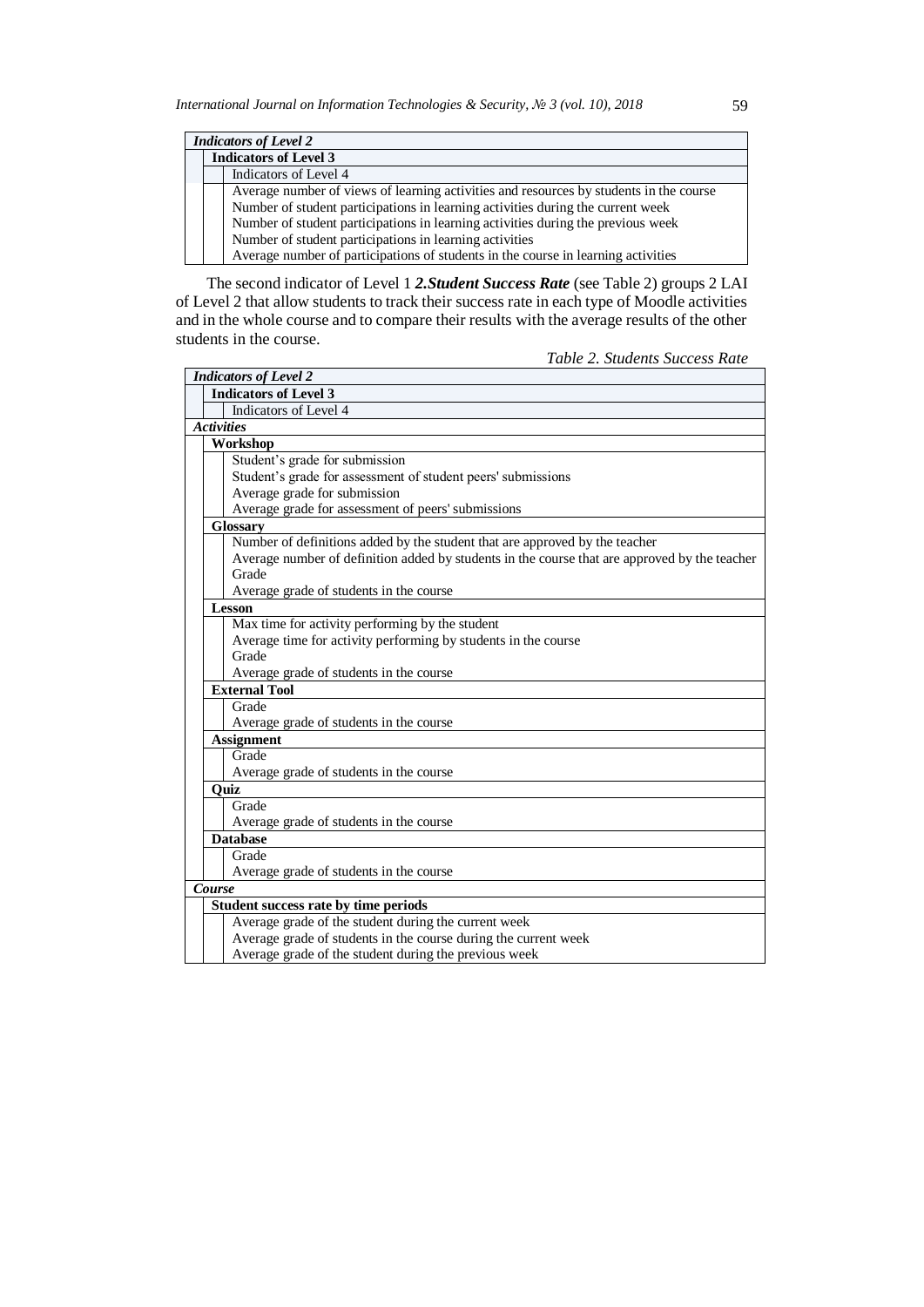| Average grade of students in the course during the previous week |  |
|------------------------------------------------------------------|--|
| Student success rate compared to average grade                   |  |
| Average grade of the student                                     |  |
| Average grade of students in the course                          |  |

The third indicator of Level 1 3. Control of Scheduling (see Table 3) contains 1 indicator of Level 2 (containing 1 indicator of Level 3) that allow students to track the learning schedule for each Moodle resource and activity in the course as well as deadlines for activity performing and their grades.

*Table 3. Control of Scheduling*

| <b>Indicators of Level 3</b> |                                                      |  |  |
|------------------------------|------------------------------------------------------|--|--|
|                              | Indicators of Level 4                                |  |  |
|                              | <b>Control of Scheduling</b>                         |  |  |
|                              | Resource/Activity                                    |  |  |
|                              | Schedule (time period)                               |  |  |
|                              | Date and time of first access                        |  |  |
|                              | Date and time of last access                         |  |  |
|                              | Deadline for activity performing                     |  |  |
|                              | Date and time when the student performs the activity |  |  |
|                              | Graded/Not Graded Activity                           |  |  |

# **3. MOBILE LEARNING ANALYTICS APPLICATION**

On the basis of the analysis of data stored in the Moodle database that can help students to improve their success and defined hierarchical system of LAI for systematization of this data a special Learning Analytics mobile application, Mobile LAP, is designed and implemented. The Mobile LAP gathers big data that the university collect in the used software systems, analyses that data, and generates reports in order to help students to improve their success.



*Figure 1. Architecture*

The architecture of the Mobile LAP (see Figure 1) includes 7 components. The client application (App) sends requests to server application (API Server) that receives requests, processes requests and sends responses back to the App. Connection between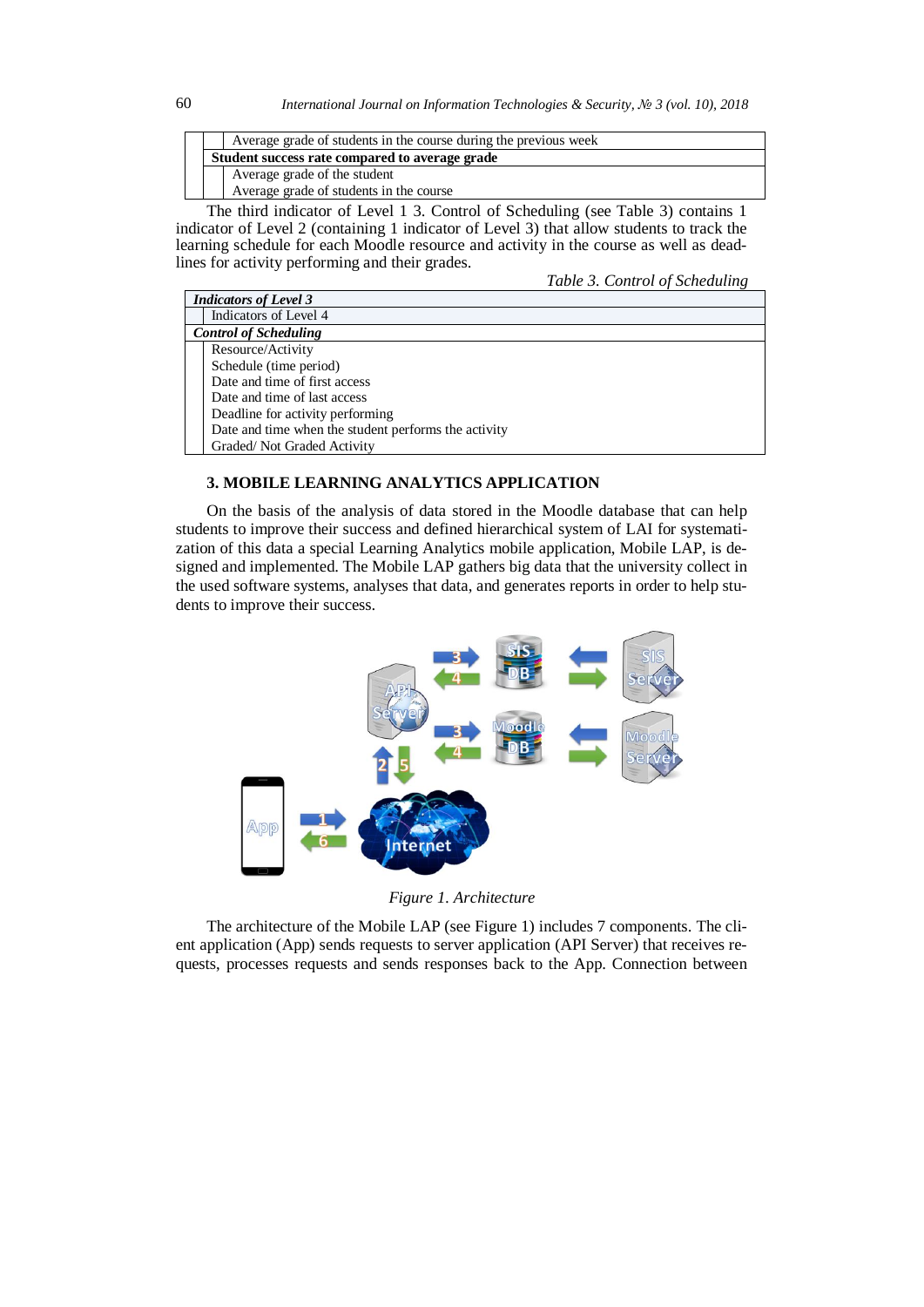App and API server is provided through Internet. On the basis of the request type API server sends request for data to one of the used data sources – database of Student information system (SIS DB) or Moodle database (Moodle DB). Much of the data on which the mobile application depend comes from Moodle, including log-in information, courses, data for participation of student in specific activities, time students spend interacting with learning resources, activities or other students in the course, grades. The other part of data comes from the Student information system, including personal data for students and their grades obtained through the training. The database which has received the request, proceeds the request and sends data back to API server. API server process received data and send back response to App which processes the response from API server and visualises the response. The other two components are SIS Server (server running Student informational system software) and Moodle Server (server running Moodle).

The mobile application is simple and easy-to-use for students. It allows them to generate dynamically reports for their active participation in a course and their success rate, containing values of the defined LAI (see Table 1, Table 2, Table 3) and to compare their results with the average values for active participation and success rate of the other students in the course. These comparisons are helpful because they allow students to view if they are below or up to the average level of students in the course and can help to take measures to increase their activity and success. The APP allow students to track their learning schedule. They can use the APP to view details of resources and activities already completed and grades obtained, and the dates of impending ones. Students have alerts sent to their device through the app if their active participation shows they are falling below an average level. Assessment events also can be transferred to student calendar with alerts.

To use the mobile app students need to log in with their faculty number and EGN (PIN, LCN). After login students have to select the course for which they want to generate reports with values of LAI for their active participation, success rate or control of learning schedule. The course names between the students can select are extracting from the data source (Moodle database). This limits the user choice and thus eliminates the possibility of introducing incorrect data (courses that no exist in Moodle or courses in which the student is not enrolled). Besides selecting the course name, students have to select report from which of the three main sections (see Figure 2, Screen 1) they want to generate:

- Control of Scheduling allows students to view if they read learning resources/activities and submit the assignment on-time, late, or not at all.
- Activity allow students to view what their active participation in learning activities and resources (page view, participations, assignments, etc.) is compared to the average level of active participation of other students in the course.
- Success Rate allow students to view what their grades in learning activities are compared to the average grade of students in the course.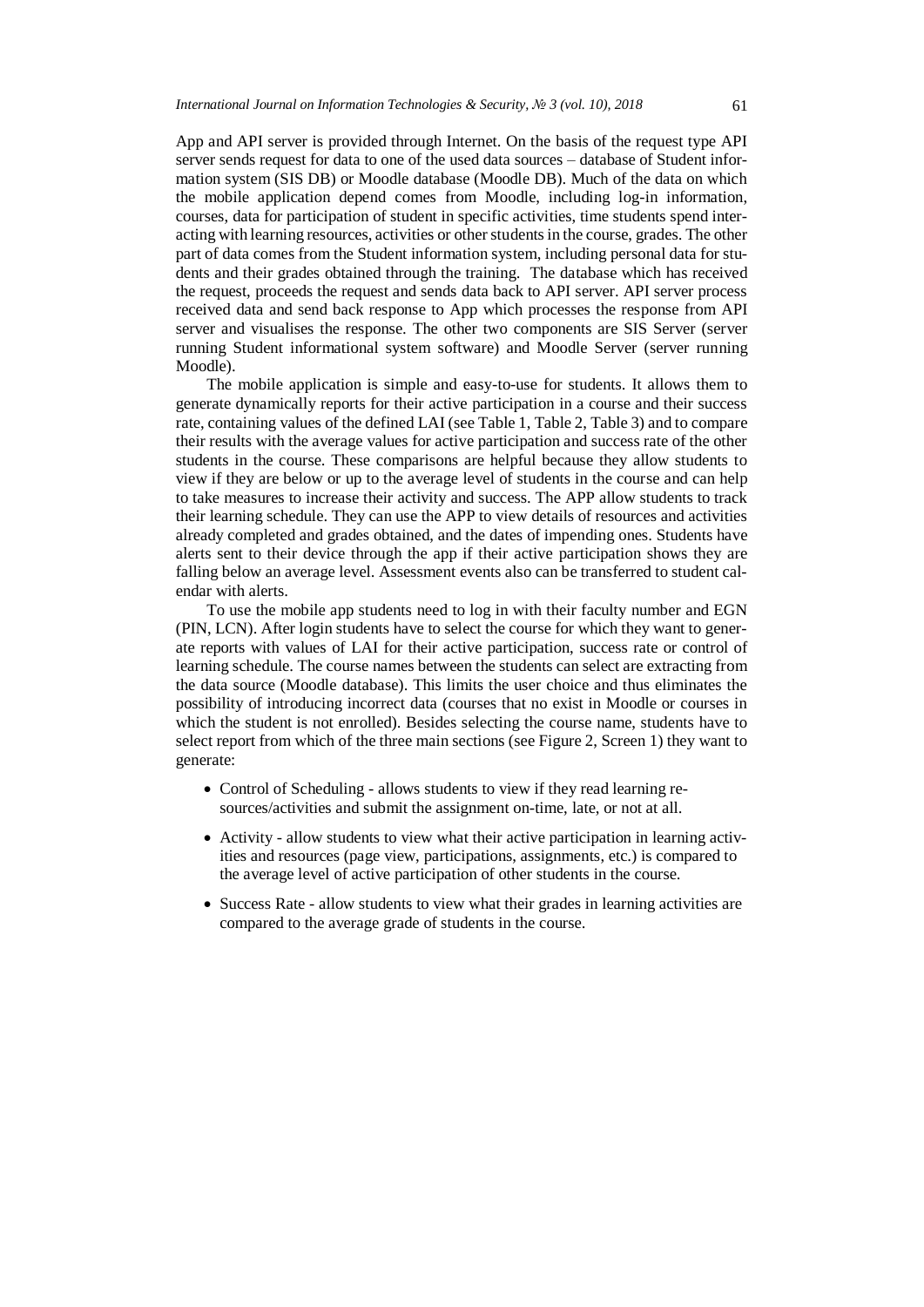| Si 0 1:03                                       | <sup>15</sup> 0.1:03                                                  | <b>SE D. 1:05</b>                                                                                 | 21.02                                                                       |
|-------------------------------------------------|-----------------------------------------------------------------------|---------------------------------------------------------------------------------------------------|-----------------------------------------------------------------------------|
| University of Plovdiv                           | <b>University of Plovdiv</b>                                          | <b>University of Plovdiv</b>                                                                      | University of Plovdiv                                                       |
| <b>Student App</b><br>Mobile Learning Analytics | <b>Student Activity Reports</b><br>Learning activities for assessment | <b>Activity Report:</b><br>Learning Activities and Resources                                      | <b>Activity Report:</b><br>Learning Activities and Resources                |
|                                                 | <b>SCORM Packages</b>                                                 | Course:                                                                                           | Course:                                                                     |
| <b>Control of Scheduling</b>                    | Database                                                              | Programming                                                                                       | Programming                                                                 |
|                                                 | Workshop                                                              | Number of views of learning activities and resources by 10<br>the student during the current week | Course views by weeks                                                       |
| <b>Student Activity</b>                         | Glossary                                                              | Number of views of learning activities and resources by<br>the student during the previous week   | 20 <sup>2</sup><br>$\mathbf{x}$<br>$\sim$                                   |
|                                                 | Lesson                                                                | Number of views of learning activities and resources by<br>so<br>the student                      |                                                                             |
| <b>Student Success Rate</b>                     | Quiz                                                                  | Average number of views of learning activities and<br>50<br>resources by students in the course   |                                                                             |
|                                                 | <b>External Tool</b>                                                  | Number of student participations in learning activities<br>×.<br>during the current week          | $\sim$<br>$\sim$<br>$\sim$<br>$\sim$<br>15.07<br>$\sim$<br>$\sim$<br>$\sim$ |
|                                                 | Assignments                                                           | Number of student participations in learning activities<br>during the previous week               | $\sim$                                                                      |
|                                                 | Learning activities for communication and<br>collaborative work       | Number of student participations in learning activities<br>10                                     |                                                                             |
|                                                 | Forum                                                                 | Average number of participations of students in the<br>15<br>course in learning activities        |                                                                             |
|                                                 | Chats                                                                 |                                                                                                   |                                                                             |
|                                                 | Wiki                                                                  |                                                                                                   |                                                                             |
|                                                 | Learning activities for communication and<br>collaborative work       |                                                                                                   |                                                                             |
| $\circ$<br>◁<br>Ξ                               | $\circ$<br>$\Box$<br>Δ                                                | Δ<br>$\circ$<br>Ο                                                                                 | $\circ$<br>◁<br>Ξ                                                           |

*Figure 2. Screens of Mobile Learning Analytics Application* 

Each one of these three sections contains a list of reports with names corresponding to the indicators of Level 3 from Table 1, Table 2 and Table 3 (see Figure 2, Screen 2) between the students have to select. The generated report contains values of LAI of Level 4 presented in a variety of ways (including tables, charts, graphs of active participation over time compared with others, etc.) that students can use to improve their success. Screen 3 and Screen 4 present an examples of generated reports. The report from Screen 3 contains summarised data about student' activity in all learning resources and activities in Programming course. The analytic results show that the activity of the student is below the average level of the students in the course. These results can help student to take measures to increase him/her activity during the next week. The report from Screen 4 contains one chart that presents how many times the student has accessed Programming course during its time period  $-10$  weeks. The chart clearly shows that the student has participated most active in the course during the last four weeks.

## **4. CONCLUSION AND FUTURE WORK**

Mobile LAP provides information to students about their learning activity. It allows students to track their activity and success rate during training and to compare them with the average level of activity and success rate of the other students in order to increase their success as well as to track whether they adhere to the learning schedule.

Mobile LAP will be expanded with functionalities allowing students to compare their active participation and success rate with these of excellent students from previous cohorts. The users' privacy [17] and data protection [18] will be improved in the next version. Other data sources containing data that can help students to improve their success (e.g. library system) will be added.

The developed mobile application will be tested over the next school year from fulltime students. On the basis of the feedback from students the functionalities of the application will be expended.

The paper is partly supported within the project BG05M2OP001-1.002-0002-C "Digitalization of Economy in a big data environment" funded under the procedure "Creation and development of centres of competence" of Operational Programme "Science and education for smart growth" and MU17-FF-023 "Accumulative frame models for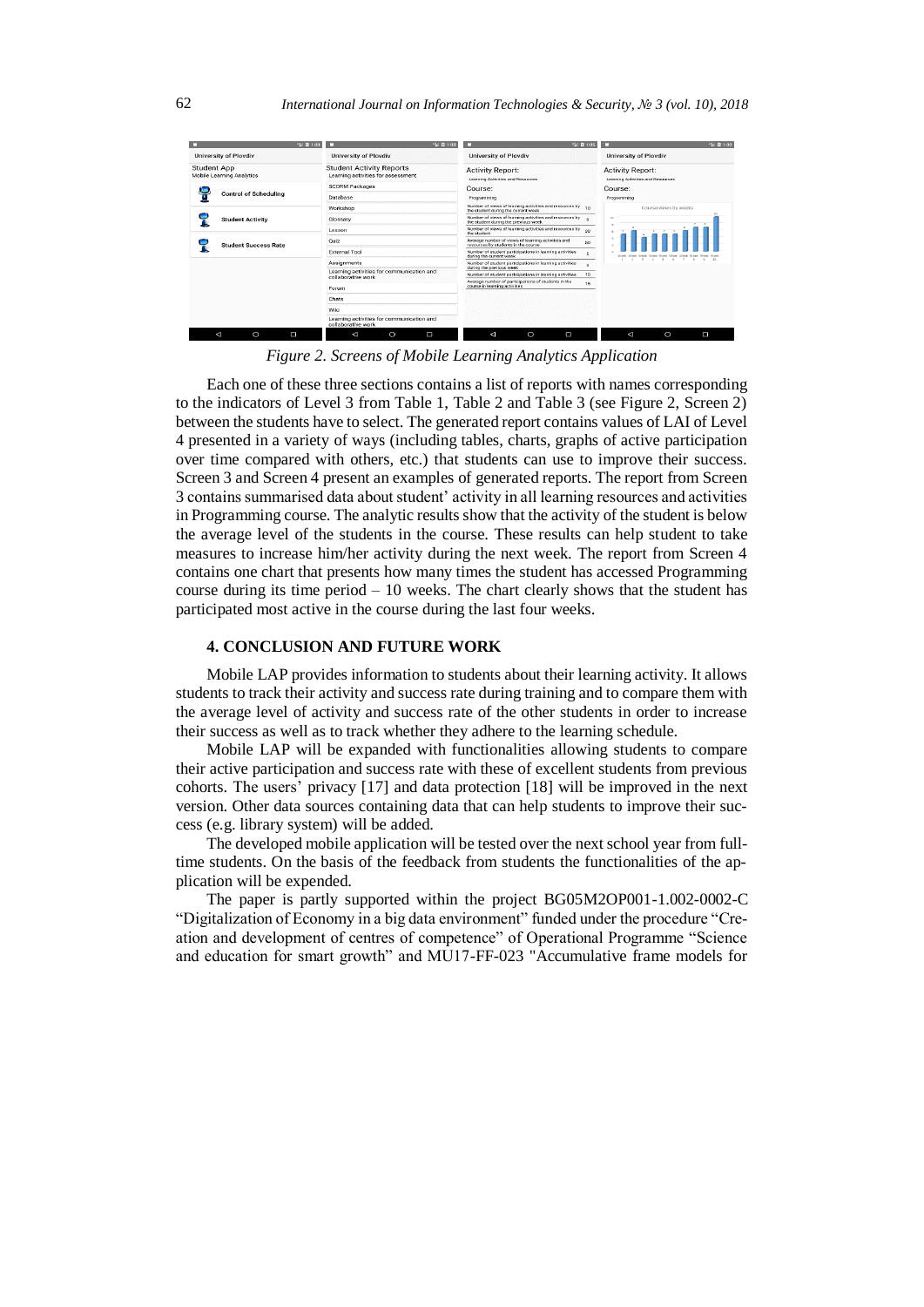extraction and aggregation of data for knowledge and processes in learning" of the Scientific Research Fund at the University of Plovdiv.

## **REFERENCES**

[1] Sclater, N., *Learning Analytics Explained, Routledge*; 1 edition, 290 pages, 2017.

[2] Siemens, G. et al., *Open Learning Analytics: an integrated & modularized platform*, 2011.

[3] Neamtu, R. et al., The impact of Big Data on making evidence-based decisions, *in Frontiers in Data Science*, 2018.

[4] Campbell, J., P. De Blois, D. Oblinger, *Academic analytics: A new tool for a new era*. Educause Review, 4 (vol. 42), 2007, pp. 40-57.

[5] Brown M. Learning analytics: Moving from concept to practice. EDUCAUSE Learning Initiative, 2012. Retrieved from https://library.educause.edu/~/media/files/library/2012/7/elib1203-pdf.pdf

[6] Long P., G. Siemens, *Penetrating the fog: Analytics in learning and education*. EDUCAUSE Review, 2011.

[7] Avella, J. et al., Learning Analytics Methods, Benefits, and Challenges in Higher Education: A Systematic Literature Review, *Online Learning,* 2 (vol. 20), 2016, pp. 13- 29.

[8] Schumacher, C., D. Ifenthaler, Features students really expect from learning analytics, *Computers in Human Behavior*, vol. 78, 2018, pp. 397-407.

[9] David, V., *Technological Considerations in Learning Analytics*, 2005, http://www.clomedia.com/2005/06/29/technological-considerations-in-learning-analytics/, Accessed on 16.07.2018.

[10] Wong B., Learning analytics in higher education: an analysis of case studies, *Asian Association of Open Universities Journal*, 1 (vol. 12), 2017, pp.21-40.

[11] Rienties, B. et al., A review of ten years of implementation and research in aligning learning design with learning analytics at the Open University UK, *Interaction Design and Architecture(s) Journal - IxD&A*, N.33, 2017, pp. 134-154.

[12] Dietz-Uhler, B., J. Hurn, Using Learning Analytics to Predict (and Improve) Student Success: A Faculty Perspective, *Journal of Interactive Online Learning*, 1 (vol. 12), 2013, pp. 17-26.

[13] Sclater, N., *Learning analytics: The current state of play in UK higher and further education*, Jisc, 2014.

[14] Tabuenca, B. et al. Time will tell: The role of mobile learning analytics in selfregulated learning, *Computers & Education*, Vol. 89, 2015, pp. 53-74.